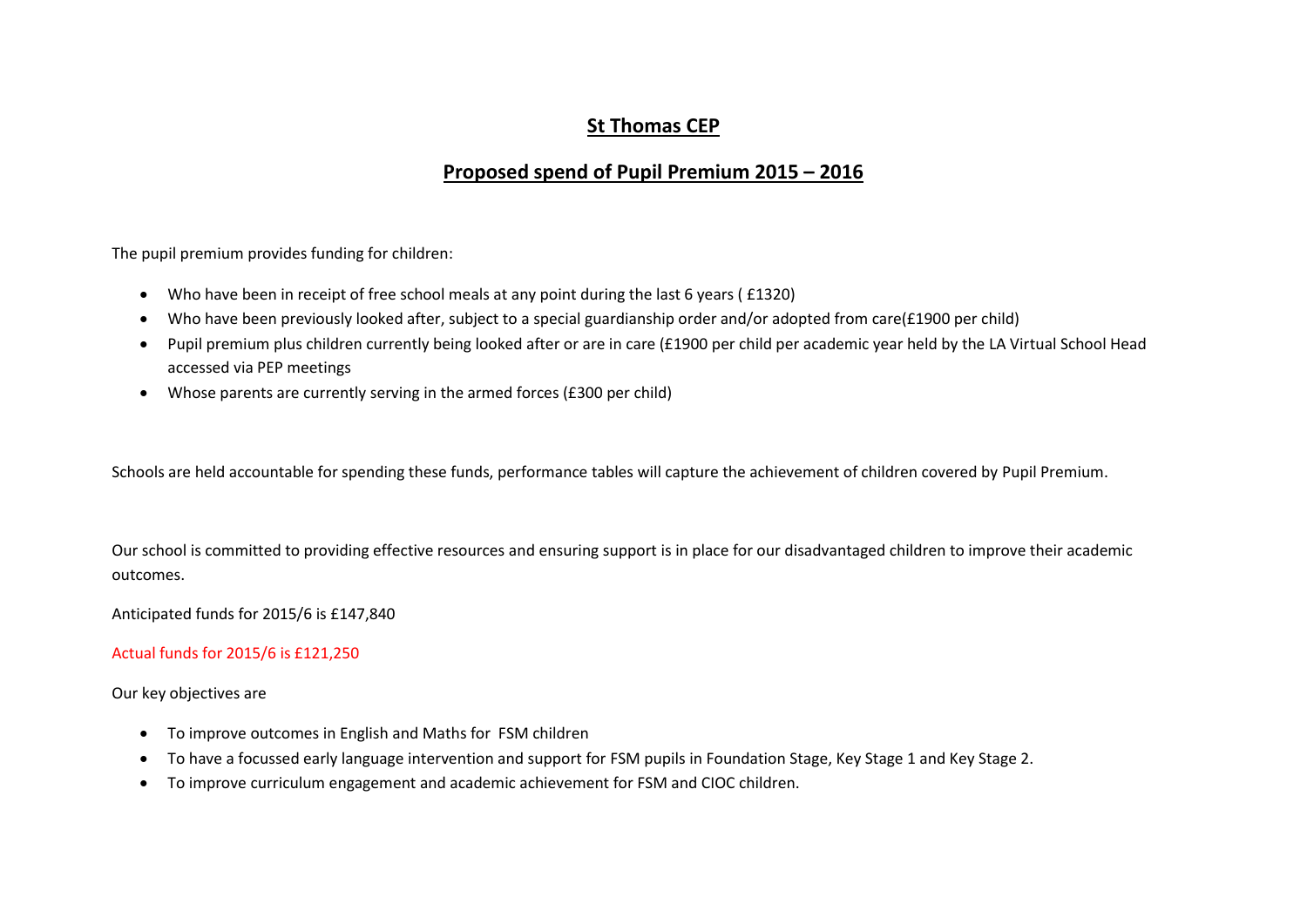# To improve outcomes in English and Maths for FSM children

To deploy additional teachers and teaching assistants to provide small group and 1:1 intervention for FSM/CIOC who are working below year group expectations and or at risk of falling below 100 in standardised scores in English and maths

| Success Criteria: A reduction in the attainment gap od FSM and Non FSM across year groups in July 2016 in English and Maths |                            |                                     |        |
|-----------------------------------------------------------------------------------------------------------------------------|----------------------------|-------------------------------------|--------|
| Date                                                                                                                        | Person responsible         | Monitoring and evaluation           | Cost   |
| Sept 2015                                                                                                                   | $LB - Assessment/Tracking$ | Tracking and monitoring of data for | £62000 |
|                                                                                                                             | CRS-RR and SENCo           | FSM children                        |        |
|                                                                                                                             | $JM - ECC$                 | Entry and exit data analysed for    |        |
|                                                                                                                             | $LN - AHT$ Maths           | intervention programmes             |        |
|                                                                                                                             | Classteachers              | Increased target support from TAs   |        |
|                                                                                                                             | DW - Phonics lead          | for phonics, reading and maths      |        |
|                                                                                                                             | MD-Homework Club           | Focussed 'narrowing the gap'        |        |
|                                                                                                                             |                            | support including: Reading          |        |
|                                                                                                                             |                            | Recovery, Every Child a Counter,    |        |
|                                                                                                                             |                            | Read Write Inc, Better Reading, Pre |        |
|                                                                                                                             |                            | teaching Vocabulary, inference, 1st |        |
|                                                                                                                             |                            | Class@number, Success at            |        |
|                                                                                                                             |                            | arithmetic, Homework Club           |        |
|                                                                                                                             |                            | Additional Teacher support in       |        |
|                                                                                                                             |                            | Reading Recovery, ECC for children  |        |
|                                                                                                                             |                            | who are currently working below     |        |
|                                                                                                                             |                            | age related expectation             |        |
|                                                                                                                             |                            |                                     |        |
|                                                                                                                             |                            |                                     |        |
|                                                                                                                             |                            |                                     |        |
|                                                                                                                             |                            |                                     |        |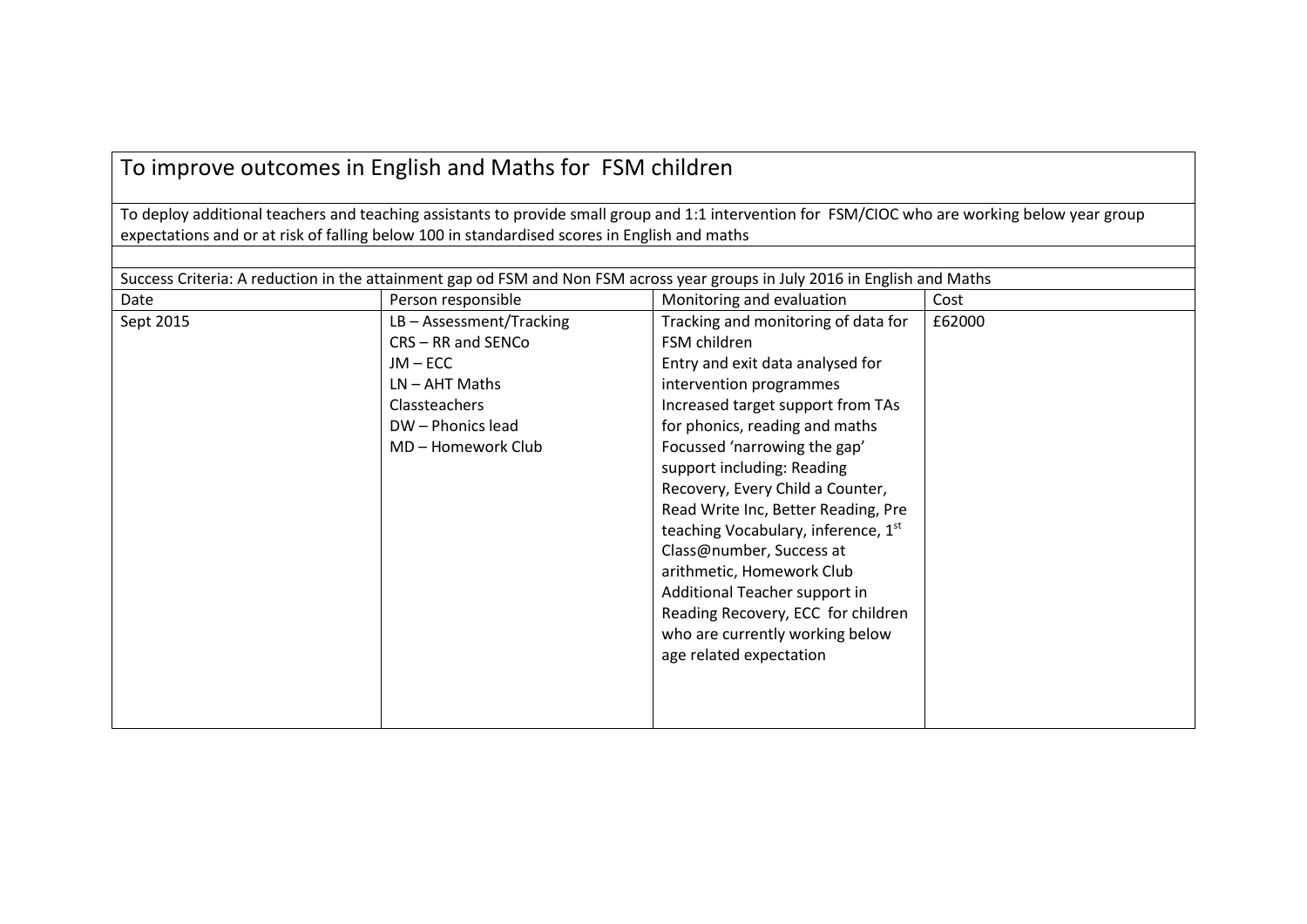| <b>Early Years Foundation Stage</b>                                 |  |  |  |
|---------------------------------------------------------------------|--|--|--|
| Interventions to all FSM and PP pupils as well as additional pupils |  |  |  |
| Derbyshire Language Scheme<br>$\bullet$                             |  |  |  |
| <b>Funky Fingers</b><br>$\bullet$                                   |  |  |  |
| PTV                                                                 |  |  |  |
| Narrative Programme                                                 |  |  |  |
| Reading                                                             |  |  |  |
| Phonics                                                             |  |  |  |
| Year 1                                                              |  |  |  |
| Interventions to all FSM and PP pupils as well as additional pupils |  |  |  |
| Phonics<br>$\bullet$                                                |  |  |  |
| IEP work                                                            |  |  |  |
| PTV                                                                 |  |  |  |
| <b>Write Dance</b>                                                  |  |  |  |
| FFT                                                                 |  |  |  |
| <b>Better Reading</b>                                               |  |  |  |
| <b>Talk Boost</b>                                                   |  |  |  |
| Reading Recovery<br>٠                                               |  |  |  |
| Public Speaking workshops                                           |  |  |  |
| Specialist ECC support                                              |  |  |  |
| PWBC                                                                |  |  |  |
| Year 2                                                              |  |  |  |
| Interventions to all FSM and PP pupils as well as additional pupils |  |  |  |
| Reading Fluency<br>$\bullet$                                        |  |  |  |
| Reading Comprehension                                               |  |  |  |
| PTV                                                                 |  |  |  |
| Maths                                                               |  |  |  |
| Public Speaking workshops                                           |  |  |  |
| Specialist ECC support<br>$\bullet$                                 |  |  |  |
| Year 3                                                              |  |  |  |
|                                                                     |  |  |  |
| Interventions to all FSM and PP pupils as well as additional pupils |  |  |  |
| <b>Better Reading</b><br>$\bullet$                                  |  |  |  |
| Inference                                                           |  |  |  |
| PTV<br>$\bullet$                                                    |  |  |  |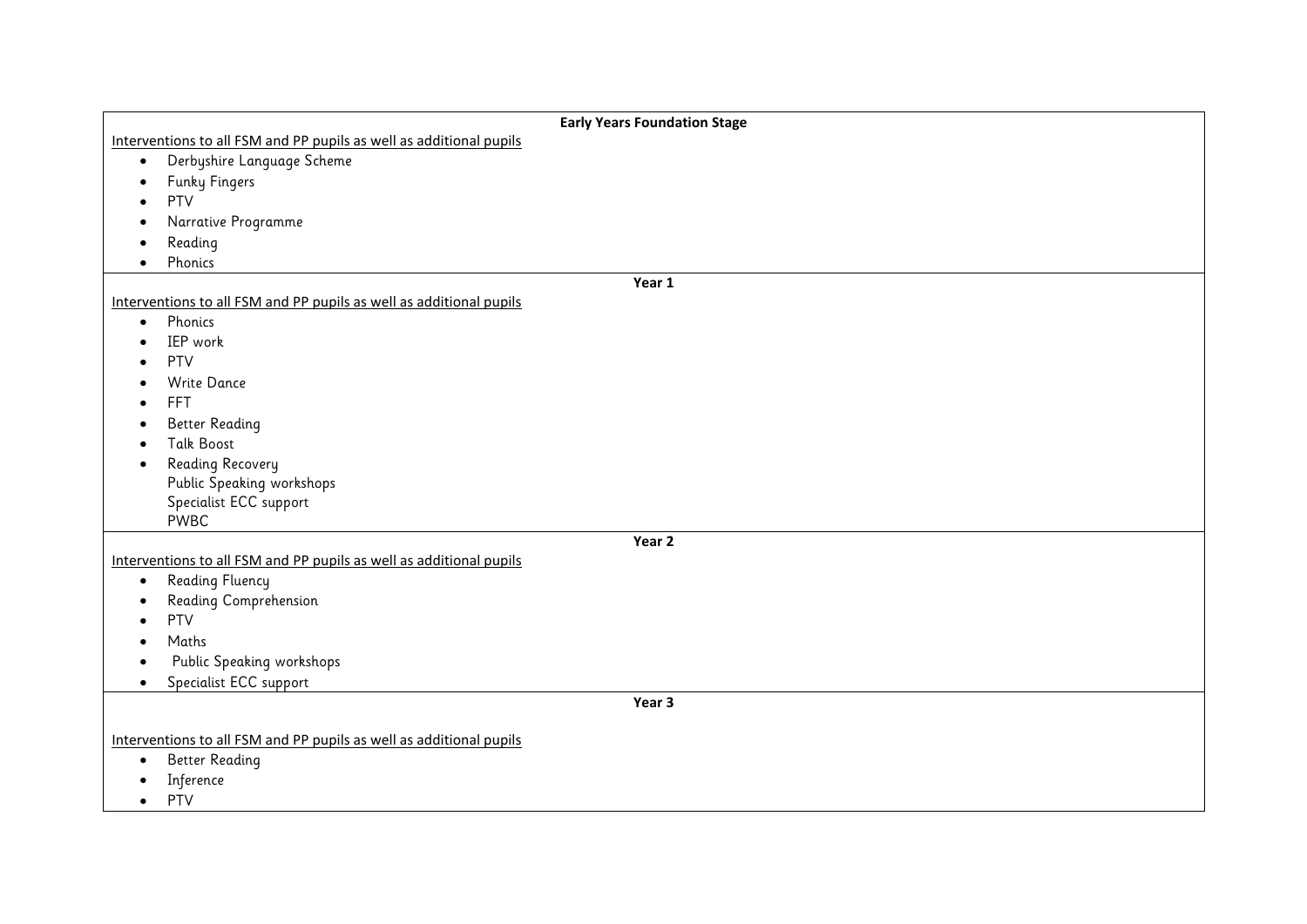| Daily Reading<br>$\bullet$                                          |        |
|---------------------------------------------------------------------|--------|
| In class interventions.<br>٠                                        |        |
| Public Speaking workshops                                           |        |
| Specialist ECC support                                              |        |
| <b>ELSA</b>                                                         |        |
| <b>PWBC</b>                                                         |        |
|                                                                     |        |
|                                                                     |        |
|                                                                     |        |
|                                                                     | Year 4 |
| Interventions to all FSM and PP pupils as well as additional pupils |        |
| PTV<br>$\bullet$                                                    |        |
| Reading<br>٠                                                        |        |
| Public Speaking workshops                                           |        |
| Specialist ECC support<br>$\bullet$                                 |        |
|                                                                     | Year 5 |
| Interventions to all FSM and PP pupils as well as additional pupils |        |
| <b>Better Reading</b><br>$\bullet$                                  |        |
| PTV<br>$\bullet$                                                    |        |
| Daily Reading<br>$\bullet$                                          |        |
| Speech and Language through debating and poetry.<br>O               |        |
| Curriculum Maths.                                                   |        |
| Specialist ECC support                                              |        |
| Digismart<br>$\bullet$                                              |        |
|                                                                     | Year 6 |
|                                                                     |        |
| Interventions to all FSM and PP pupils as well as additional pupils |        |
| <b>Better Reading</b><br>$\bullet$                                  |        |
| Daily Reading<br>٠                                                  |        |
| PTV                                                                 |        |
| Maths Easter School                                                 |        |
| Reading Easter School                                               |        |
| Writing Easter School                                               |        |
| Speech and Language through debating and poetry<br>$\bullet$        |        |
|                                                                     |        |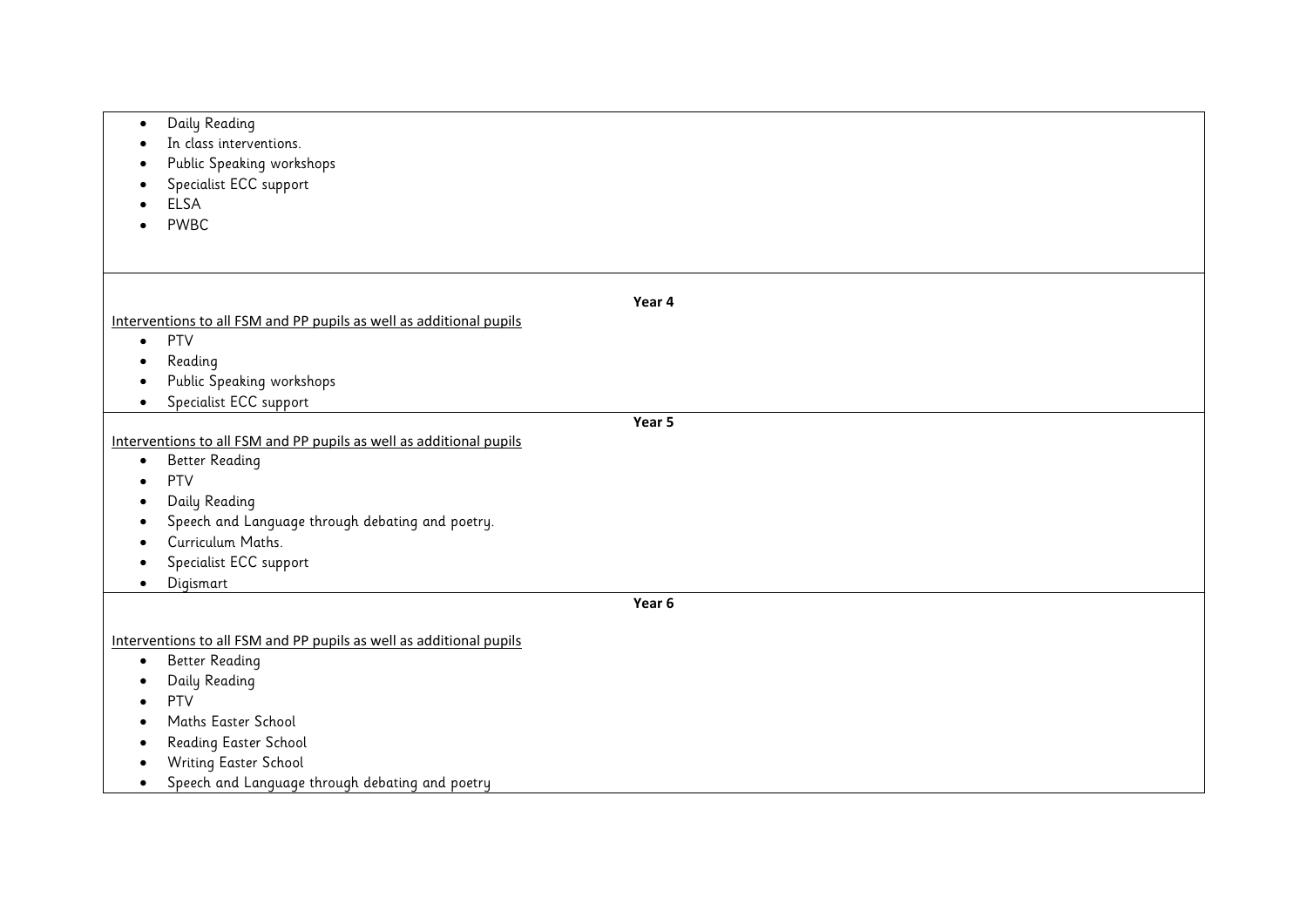**•** Specialist maths support

### • PWBC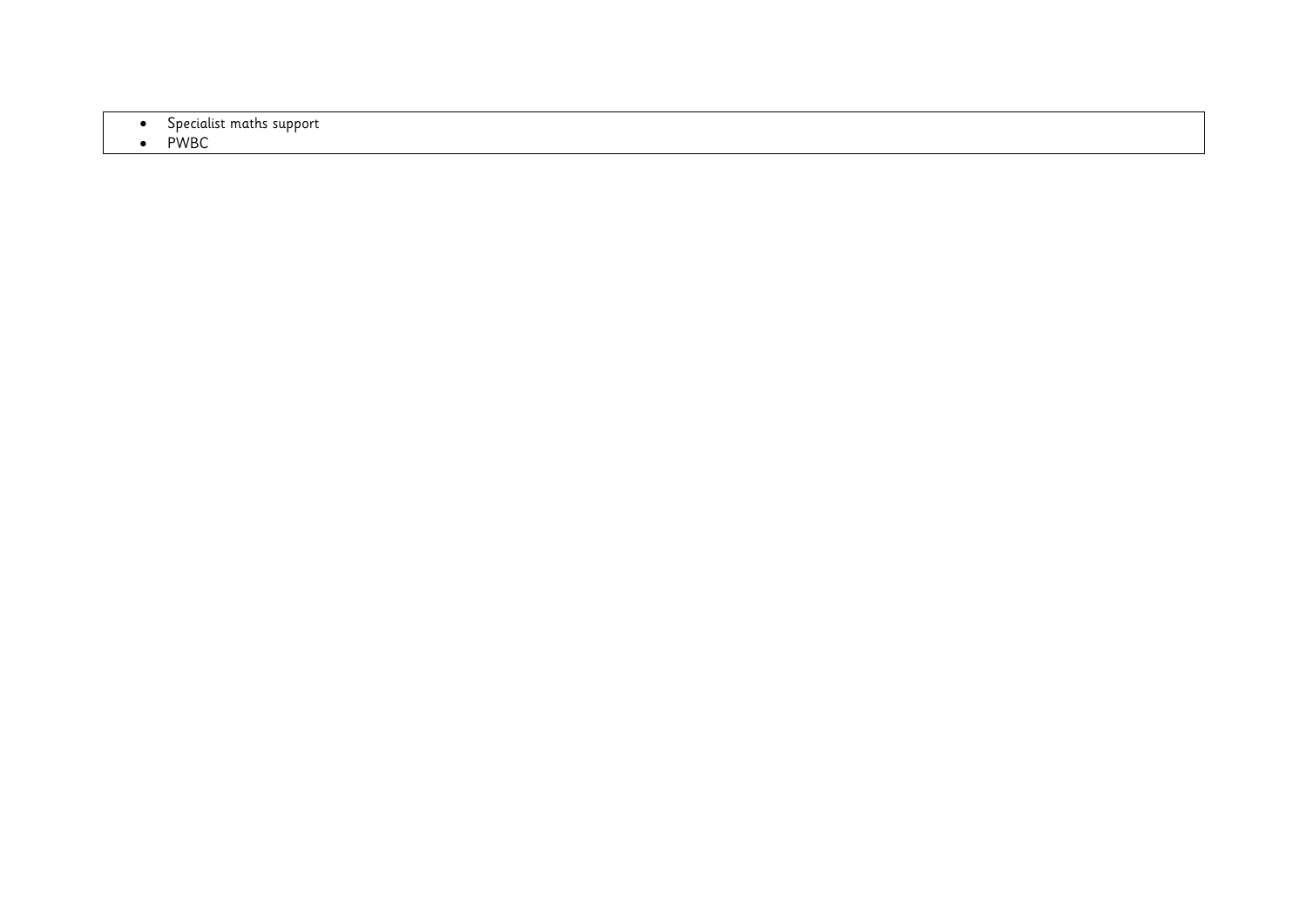|             | PP/PP+ Pupils                 | <b>Other Pupils</b>           | Gap    |
|-------------|-------------------------------|-------------------------------|--------|
|             |                               |                               |        |
| <b>EYFS</b> | 9/60                          |                               |        |
|             | (5 SEN) 83% GLD               | 72%                           | $+11%$ |
| Year 1      | 12/59 (3 SEN)                 |                               | $-4%$  |
|             | 92% attained phonic standard  | 96%                           |        |
| Year 2      | At Age related expectations   | <b>Other Pupils</b>           | Gap    |
|             | <b>FSM/PP Pupils</b>          |                               |        |
|             | 10/59 (6 SEN)                 |                               |        |
|             | Reading 78%                   | Reading 78 %                  | 0.%    |
|             | Writing 67%                   | Writing 78%                   | $-11%$ |
|             | Maths 67%                     | Maths 82 %                    | $-15%$ |
|             | Reading Writing and Maths     | Reading Writing and Maths     | $-22%$ |
|             | 44%                           | 66%                           |        |
| Year 3      | At Age related expectations   | <b>Other Pupils</b>           | Gap    |
|             | <b>FSM/PP Pupils</b>          |                               |        |
|             | 13/60 (8 SEN)                 |                               |        |
|             | 10/13 Reading 77%             | 35/47 Reading 75%             | $+2%$  |
|             | 7/13 Writing 54%              | 33/47Writing 70%              | $-16%$ |
|             | 11/13 Maths 85%               | 34/47 Maths 72 %              | $+13%$ |
|             |                               |                               |        |
| Year 4      | At Age related expectations   | <b>Other Pupils</b>           | Gap    |
|             | FSM/PP Pupils                 |                               |        |
|             | 15/59 (3 SEN)(1PP+)           |                               |        |
|             | 13/15 Reading 87%             | 32/46 Reading 67%             | $+20%$ |
|             | 7/15 Writing 47%              | 29/46 Writing 63%             | $-16%$ |
|             | 13/15 Maths 87 %              | 31/46 Maths 67%               | $+20%$ |
|             |                               |                               |        |
| Year 5      | At Age related expectations   | <b>Other Pupils</b>           | Gap    |
|             | FSM/PP Pupils                 |                               |        |
|             | 19/60 (8 SEN)                 |                               |        |
|             | 14/19 Reading 74%             | 29/41 Reading 71%             | $+3%$  |
|             | 14/19 Writing 74%             | 30/41 Writing 73%%            | $+1%$  |
|             | 14/19 Maths 74%               | 32/41 Maths 78%               | $-4%$  |
|             |                               |                               |        |
| Year 6      | At Age related expectations   | <b>Other Pupils</b>           | Gap    |
|             | FSM/PP Pupil                  |                               |        |
|             | 22/59 (9 SEN)(1PP+)           |                               |        |
|             | Reading 46%                   | Reading 60%                   | $-14%$ |
|             | Writing 91%                   | Writing 97%                   | $-6%$  |
|             | Maths 77%                     | Maths 81%                     | $-4%$  |
|             | Reading Writing and Maths 46% | Reading Writing and Maths 57% | $-11%$ |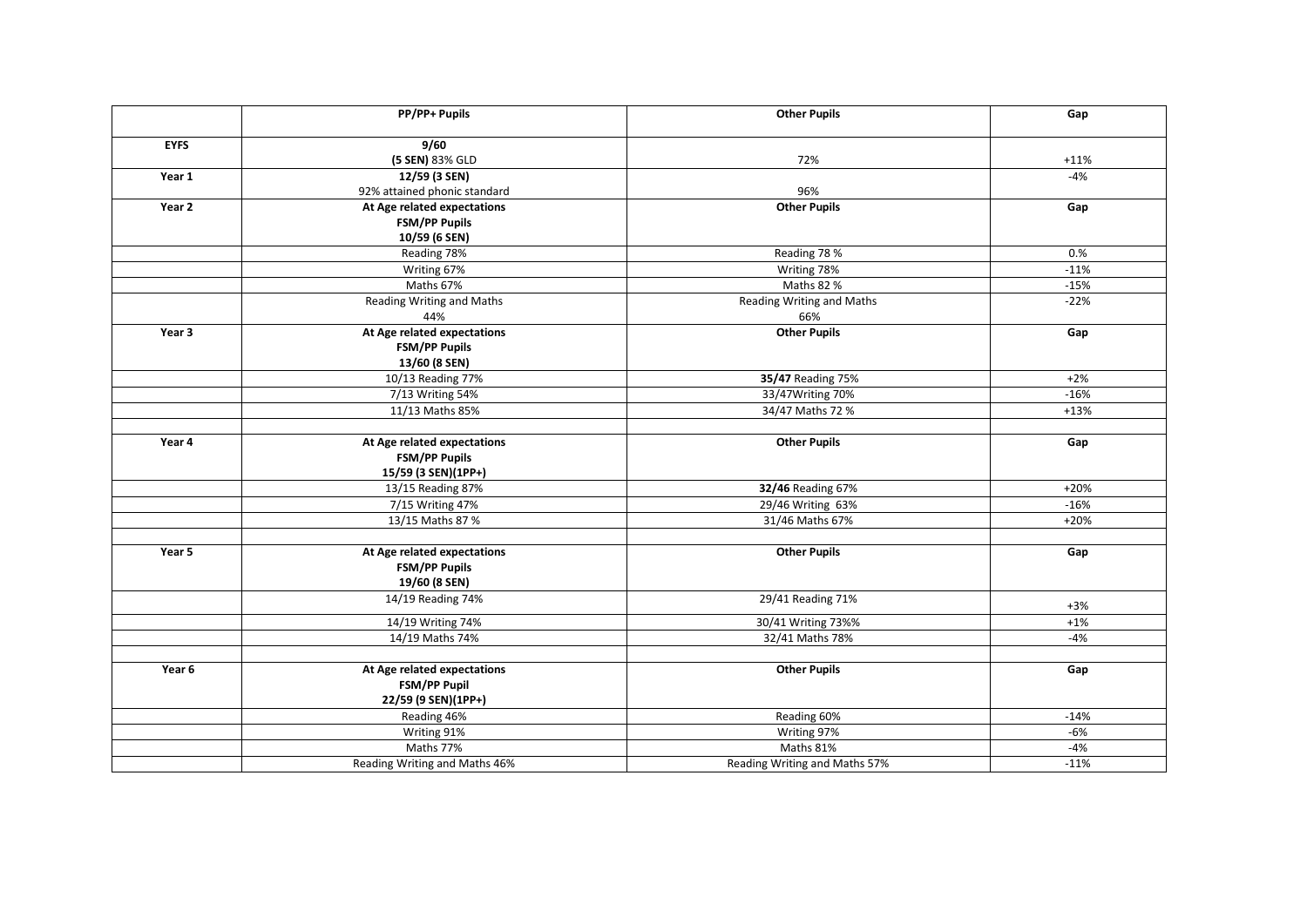| To provide early language intervention and support for PP children in FS and KS1 and to provide oracy support in KS2 |  |
|----------------------------------------------------------------------------------------------------------------------|--|
| through intervention programmes                                                                                      |  |

To employ apart time Language for life consultant Early intervention through access to specialist Level 3 TA in FS (NN) Employment of Level 2 TA to deliver intervention programmes (SH) Employment of a speech development drama specialist (PS) Introduction of Speaker of the week and Drama Stars of the week initiatives

Success Criteria: Language acquisition of PP children in line with national expectations

| Date      | Person responsible                                                           | Monitoring and evaluation                                                                                                                               | Cost   |
|-----------|------------------------------------------------------------------------------|---------------------------------------------------------------------------------------------------------------------------------------------------------|--------|
| Sept 2015 | $PSJ-L$ for L<br><b>CRS SENCO</b><br>DW - FS Leader<br>PS - Drama Specialist | Tracking and monitoring of data for<br>FSM children<br>Entry and exit data analysed -<br>Baseline, BPVS, DLS<br>Focussed 'narrowing the gap'<br>support | £36000 |
|           |                                                                              |                                                                                                                                                         |        |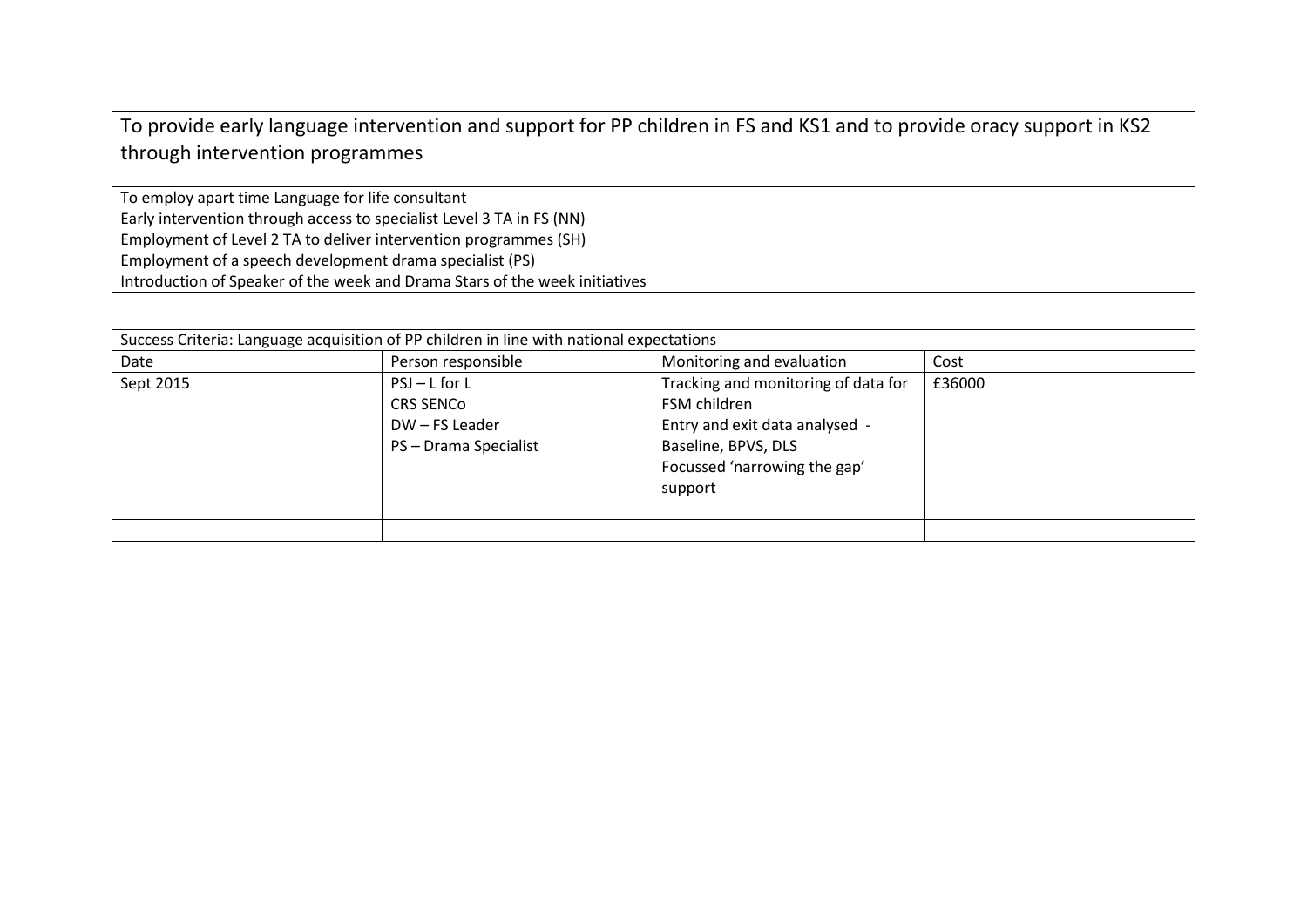#### **Early Years Foundation Stage**

- There were 9FSM entitled/PP pupils in this cohort (5 SEN)
- All of these pupils were in receipt of specialist speech, communication interventions, targeting these skills.
- 8 out of the 9 made a ratio gain of above 1.0.
- Teaching work diaries and assessments supported data which pointed to the high impact of these interventions.

**Year 1**

There were 12 FSM entitled/PP pupils in this cohort (3 SEN)

All pupils were in receipt of Pre Teaching Vocabulary Intervention or Talk Boost. All children tested in Talk Boost showed gains in their scores.

- Teaching work diaries, staff and pupil conferencing, and assessments, combined with hard data suggest that the interventions are highly effective.
- All the pupils in the year group (59) accessed the Speaking and Listening: Poetry weekly sessions.

**Year 2**

- There were 10 FSM entitled/PP pupils in this cohort (6 SEN)
- All pupils (both SEN) were in receipt of PTV intervention
- Teaching work diaries, staff and pupil conferencing, and assessments, combined with hard data suggest that the interventions are highly effective
- All the pupils in the year group (59) accessed the Speaking and Listening: Poetry weekly sessions.

**Year 3**

- There were 13 FSM entitled/PP pupils in this cohort
- All of these pupils were in receipt of PTV interventions (8 SEN) and those tested showed gains in their scores
- 2 FSM entitled /PP pupils accessed a number count intervention
- All the pupils in the year group (59) accessed the Speaking and Listening: Poetry weekly sessions.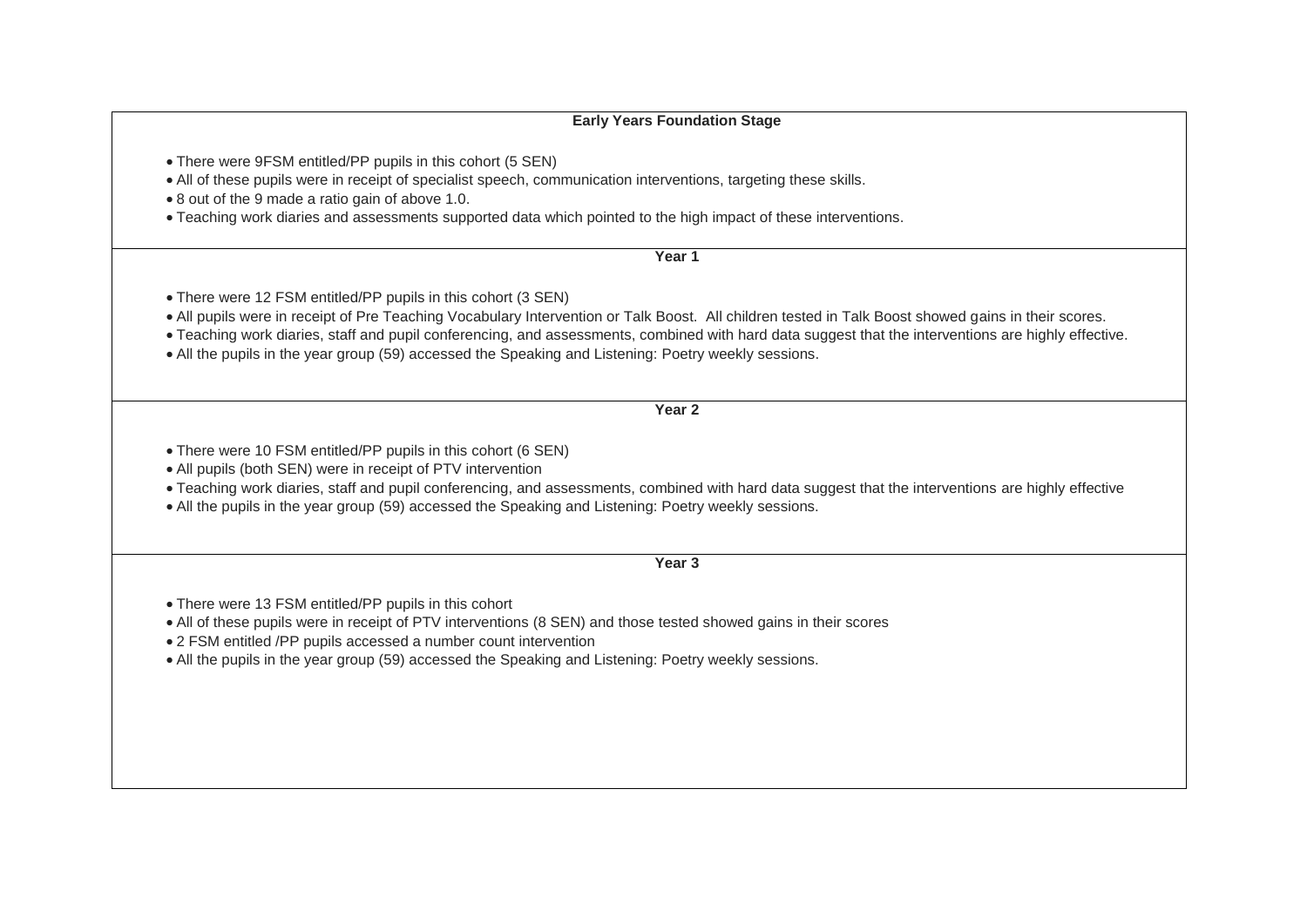**Year 4**

- There were 15 FSM entitled/PP pupils in this cohort (3 SEN).
- All of these pupils accessed the PTV interventions for a range of weeks.
- 6 FSM entitled/PP pupils accessed ELSA intervention
- 5 FSM entitled /PP pupils accessed Read Write Inc Intervention
- 80% were expected in maths. As above staff work diaries and conferencing suggesting that this had been effective in impacting on the progress of pupils.
- 5 FSM entitled/PP pupils accessed Inference Intervention
- 80% were expected in reading. All the pupils in the year group (59) accessed the Speaking and Listening: Poetry weekly sessions.

**Year 5**

- There were 19 FSM entitled/PP pupils in this cohort (8 SEN).
- 10 FSM/entitled/PP pupils accessed PTV intervention
- 5 of these pupils accessed ELSA interventions
- 4 FSM entitled/PP pupils accessed the Better Reading Intervention and moved up at least one band.
- Pupil conferencing showed the pupils enjoyed the activities and felt they had helped boost their confidence and communication skills
- . All the pupils in the year group (59) accessed the Speaking and Listening: Poetry and debating weekly sessions.

**Year 6**

- There were 22 FSM entitled/PP pupils in this cohort (9 SEN)
- All of these pupils accessed the PTV interventions
- All the pupils in the year group (59) accessed the Speaking and Listening: Poetry and debating weekly sessions.
- This included the 22 FSM entitled/PP pupils.
- Pupil conferencing showed the pupils enjoyed the activities and felt they had helped boost their confidence and communication skills.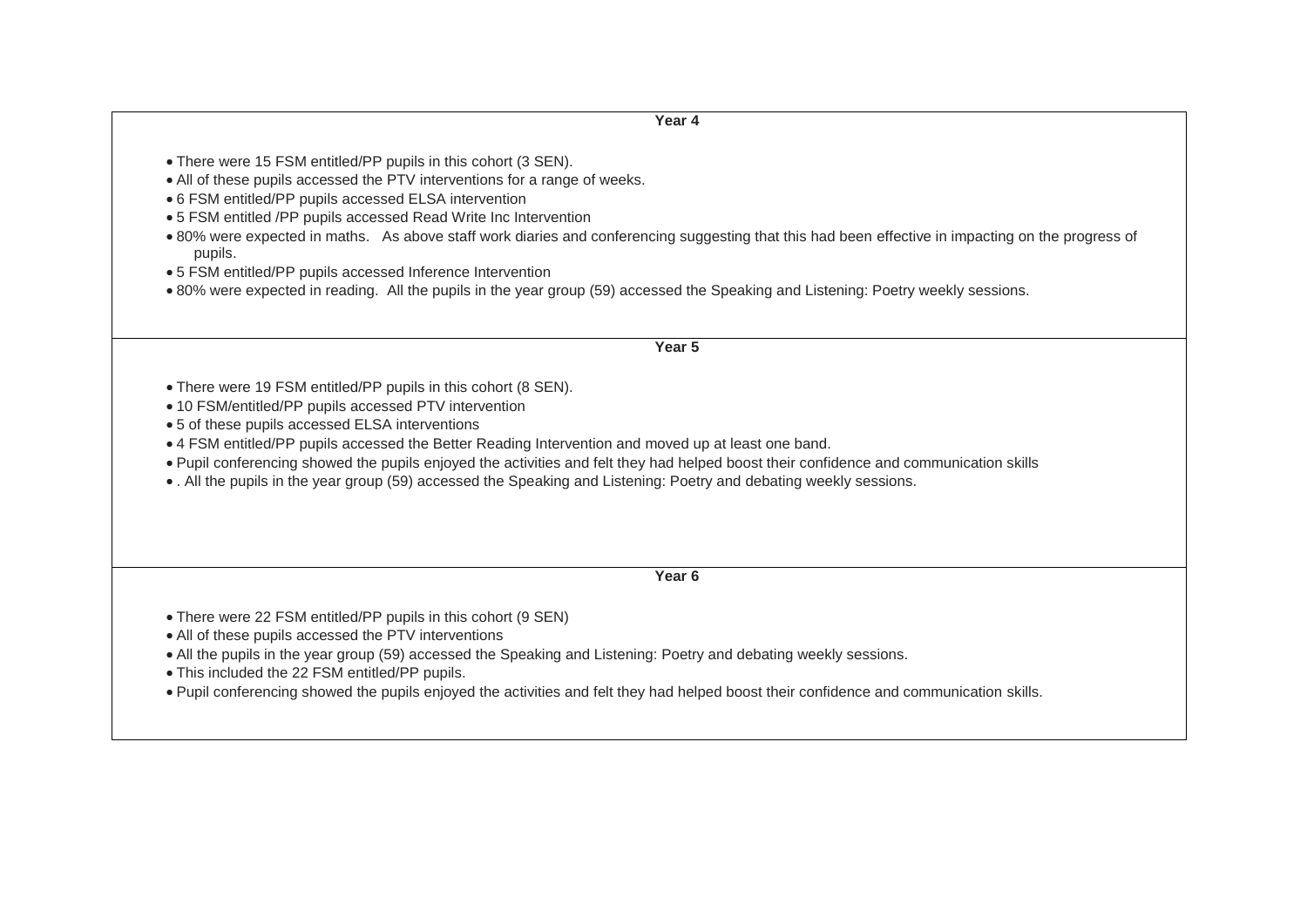| To improve curriculum engagement and academic achievement for PP children |  |
|---------------------------------------------------------------------------|--|
|---------------------------------------------------------------------------|--|

Implement subsidies for FSM pupils to allow them to fully access the curriculum and contribute to 'Narrowing the gap' Identify and provide support for children who have barriers to learning related to delayed behavioural, emotional and social development. Employment of PWC

Engagement of Familywise service

Success Criteria: A reduction in the attainment gap od FSM and Non FSM across year groups in July 2016

| Date                                                                                                                  | Person responsible         | Monitoring and evaluation            | Cost   |
|-----------------------------------------------------------------------------------------------------------------------|----------------------------|--------------------------------------|--------|
| Sept 2015                                                                                                             | $VB - PWC$                 | <b>Evaluation of Familywise</b>      | £45000 |
|                                                                                                                       | $PW - ELSA$                | Children identified and ELSA support |        |
|                                                                                                                       | CRS-SENCo                  | in place                             |        |
|                                                                                                                       | $LB - Assessment/tracting$ | Liaison with AP - The Heights and    |        |
|                                                                                                                       | LN-AHT - Att and Punct     | placements sought as appropriate     |        |
|                                                                                                                       |                            | Children with delayed behavioural    |        |
|                                                                                                                       |                            | needs identified and provision in    |        |
|                                                                                                                       |                            | place                                |        |
|                                                                                                                       |                            | Assessment data and                  |        |
|                                                                                                                       |                            | attendance/punctuality data          |        |
|                                                                                                                       |                            | monitored                            |        |
|                                                                                                                       |                            |                                      |        |
|                                                                                                                       |                            |                                      |        |
| One child required 'The Heights' placement                                                                            |                            |                                      |        |
| 6 pupil premium children accessed Familywise                                                                          |                            |                                      |        |
| 24 pupil premium children were given ELSA support.                                                                    |                            |                                      |        |
|                                                                                                                       |                            |                                      |        |
|                                                                                                                       |                            |                                      |        |
|                                                                                                                       |                            |                                      |        |
| To provide PP pupils with access to Breakfast club and Walking Bus, particularly those who are not meeting year group |                            |                                      |        |
| national standards and/or those for whom attendance and punctuality is a cause for concern                            |                            |                                      |        |
| Success criteria: Offer of Breakfast club/Walking Bus taken up and improved attendance and punctuality                |                            |                                      |        |
| Date                                                                                                                  | Person responsible         | Monitoring and evaluation            | Costs  |
|                                                                                                                       |                            |                                      |        |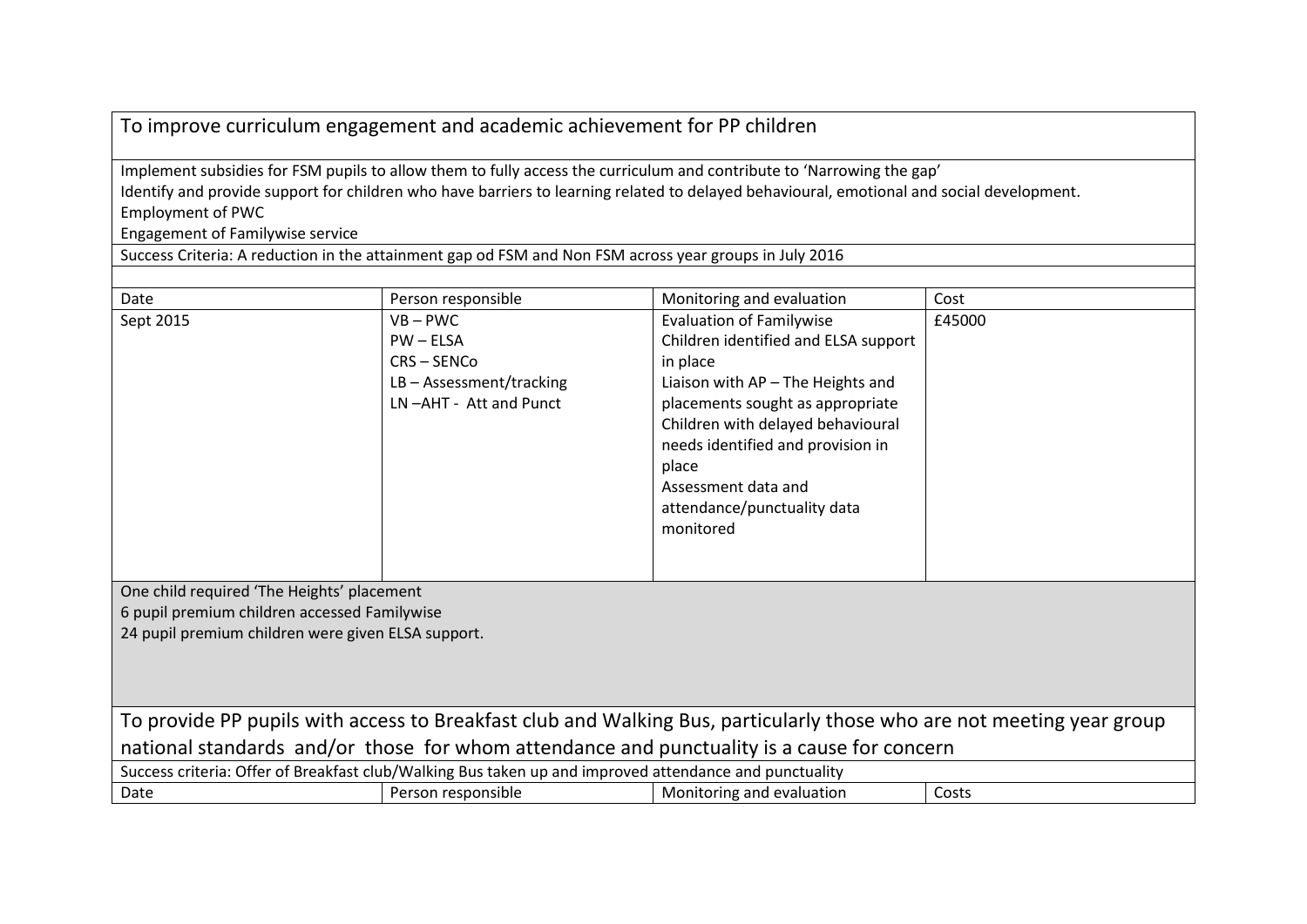| September 2015                                                                                                         | $LB - assesment$ and Tracking<br>LN - Attendance and Punctuality<br>Breakfast club staff<br>Office staff | Attainment data and attendance<br>and punctuality data of PP Breakfast<br>club children monitored | 60p per pupil per day (£114 per<br>year) |  |
|------------------------------------------------------------------------------------------------------------------------|----------------------------------------------------------------------------------------------------------|---------------------------------------------------------------------------------------------------|------------------------------------------|--|
| 8 children accessed the walking bus                                                                                    |                                                                                                          |                                                                                                   |                                          |  |
| To ensure CIOC entitlement is met and attainment is monitored                                                          |                                                                                                          |                                                                                                   |                                          |  |
|                                                                                                                        | Success criteria: CIOC children make academic progress in line with expectations                         |                                                                                                   |                                          |  |
| Date                                                                                                                   | Person responsible                                                                                       | Monitoring and evaluation                                                                         | costs                                    |  |
|                                                                                                                        | DS-DHT-CIOC teacher                                                                                      | Progress of CIOC to be monitored                                                                  | £1900 per child for current pupils       |  |
|                                                                                                                        | VB - PWC                                                                                                 | CIOC evaluation of spend via PEP                                                                  | depending on numbers in school           |  |
|                                                                                                                        |                                                                                                          | reports                                                                                           |                                          |  |
|                                                                                                                        |                                                                                                          |                                                                                                   |                                          |  |
| Two children were entitled to this with all appropriate monies drawn down on Local Authority receipt of completed PEP. |                                                                                                          |                                                                                                   |                                          |  |
| To provide free/subsidised access to out of school learning opportunities for FSM pupils                               |                                                                                                          |                                                                                                   |                                          |  |
| To provide free/subsidised educational visits                                                                          |                                                                                                          |                                                                                                   |                                          |  |
| date                                                                                                                   | Person responsible                                                                                       | Monitoring and evaluation                                                                         | costs                                    |  |
|                                                                                                                        | Classteachers                                                                                            | Monitor attendance at Out of school                                                               | £10000                                   |  |
|                                                                                                                        | LN AHT                                                                                                   | clubs                                                                                             |                                          |  |
|                                                                                                                        | VB - PWC                                                                                                 | Monitor attendance at school visits                                                               |                                          |  |
|                                                                                                                        |                                                                                                          | Evaluate impact on confidence and                                                                 |                                          |  |
|                                                                                                                        |                                                                                                          | self-esteem through attendance                                                                    |                                          |  |
|                                                                                                                        |                                                                                                          | data and pupil wellbeing logs.                                                                    |                                          |  |